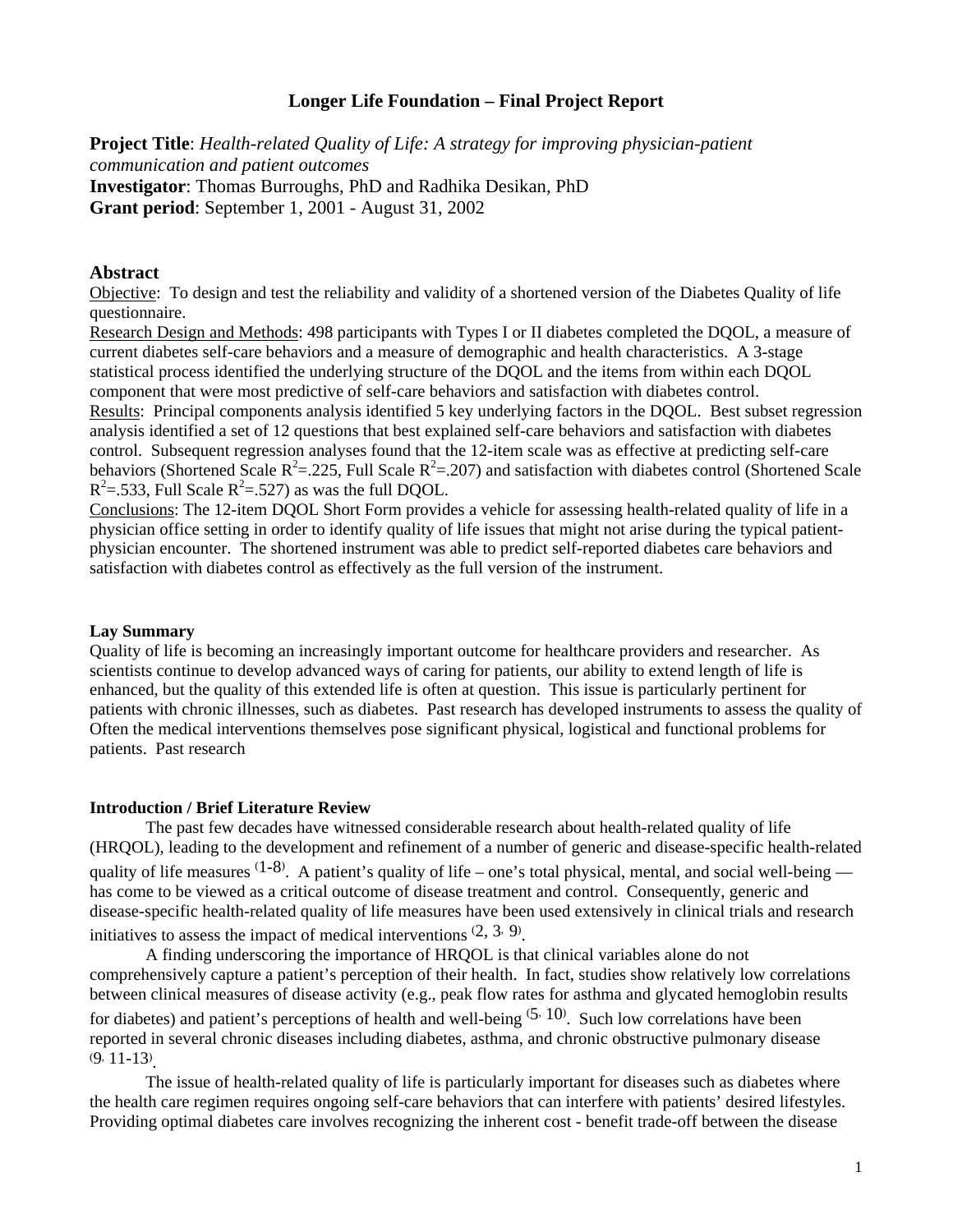and treatment burden. The Diabetes Control and Complications Trial (DCCT) hinted at this delicate balance by finding that intensive insulin therapy yielded a significant reduction in diabetic complications compared to traditional insulin therapy  $(14)$ , but did not lead to improved quality of life  $(15)$ . Other research has yielded inconsistent relationships between therapy intensity and quality of life  $(16-26)$  due, in part, to the fact that healthrelated quality of life is influenced by a myriad of other factors such as the existence of other health problems, social relationships, marital status,  $(7, 22, 27)$ , patient knowledge  $(28)$ , treatment satisfaction  $(18)$  and perceived ability to control one's disease (7) .

For the health care professional, a key goal in treating diabetes is to help patients improve their quality of life by identifying and addressing diabetes-related issues. Past research has found, however, that as much as 54% of patient problems and 45% of patient concerns are neither elicited by the provider nor disclosed by the patient during a typical office visit  $(29)$ . Along these same lines, patients often express dissatisfaction with the information provided to them by their providers  $(29.30)$ , and this patient-provider communication is linked to patient compliance with therapy <sup>(31)</sup> and satisfaction with care <sup>(32-33)</sup>. Findings also suggest that improving patient-provider communication benefits patient health and promotes provider loyalty as a consequence of improved satisfaction with care  $(34)$ .

### **Methods**

First, the literature was reviewed for diabetes-specific quality of life measures and these instruments were reviewed for comprehensiveness and psychometric properties. Based on this review, the DQOL was selected to be our foundation instrument. Second, a panel of experts in diabetes care reviewed the DQOL for comprehensiveness. Third, this instrument along with a measure of current health care behaviors and demographic characteristics was administered to 1,080 adults with type 1 and 2 diabetes. Fourth, this data was analyzed to identify those survey items that best predict regimen adherence and satisfaction with the diabetes regimen. These items became the core of the shortened DQOL instrument. Lastly, analysis was conducted to evaluate the statistical performance of this shortened instrument.

### **Results**

## Sample Characteristics

Of the 498 respondents, 32% had type 1 diabetes, and 68% had type 2 diabetes. Length of time since diagnosis ranged from 1 to more than 20 years, with the median length of time between 6-10 years. Slightly more than half the respondents were female (53%), and ages for respondents ranged from 21 to more than 80 years, with the median of 51 years. Educational levels ranged from a completed doctoral to less than a high school degree, with 41% having completed just a high school degree. Annual household income ranged from less than \$15,000 to more than \$100,000, with a median of \$37,500. In examining respondents' health status, subjects reported a number of health problems including hypertension (51% of subjects), high cholesterol (45.3%), arthritis (42.4%), sleeping problems (44.6%), depression (33.3%).

#### Item Selection

We identified 26 items predictive of self-care and satisfaction with diabetes control. In stage 3, we used principal components analysis <sup>(56)</sup> to identify groups of items with overlapping content. This step yielded five significant principal components that accounted for 9.23-15.35% of the total item variance each, and 56.73% of the total item variance collectively. The solution demonstrated clean separation of components, with only 3 items demonstrating minor cross-loadings, and only 1 item failing to load with a correlation of at least .40 onto any component.

Type 1 Diabetes. Six items were identified by the two-stage regression analysis as predictors of satisfaction with diabetes control ( $p < .0001$ ). These items included satisfaction with the time spent managing diabetes, satisfaction with current treatment, satisfaction with sex life, frequency of bad sleep, frequency of career limitation, and frequency of worry over missing work (Table 2 provides regression parameters).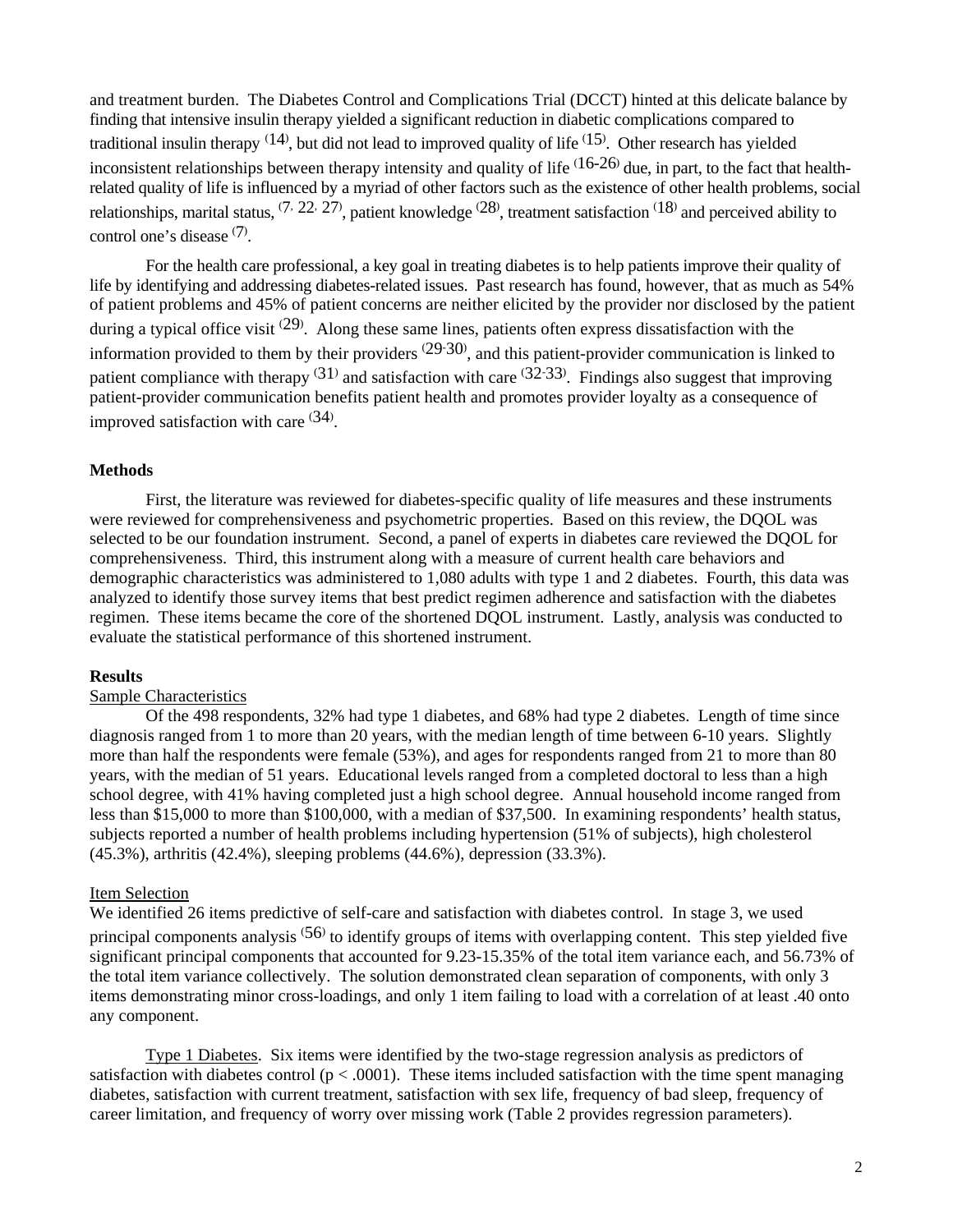Similarly, nine items were identified as predictors of self-care adherence  $(p < .0001)$ . These items included satisfaction with glucose maintenance, satisfaction with current treatment, satisfaction with burden on family, satisfaction with exercise, frequency of pain with treatment, frequency of feeling ill, frequency of breaking diet to avoid telling others about diabetes, frequency of career limitation, and frequency of worry over passing out.

Regression analyses were next conducted to evaluate how well the 6- and 9-item models predicted satisfaction and self-care, compared to models containing all 60 DQOL items. In predicting satisfaction with treatment, the 6-item model had an adjusted R-squared of .562, compared to .580 for the 60-item model. In predicting selfcare behaviors, the 6 item model had an adjusted R-squared of .360, compared to .254 for the 60-item model. These results suggest that 6- and 9-item solutions are effectively able to predict overall satisfaction with diabetes control and overall self-care behaviors as well as the full 60-item survey among type 1 diabetes.

Type 2 Diabetes. The results differed for type 2 diabetes. Six items were identified as predictors of satisfaction with diabetes control ( $p < .0001$ ). These items included satisfaction with the time spent managing diabetes, satisfaction with checkups time, satisfaction with current treatment, satisfaction with exercise time, frequency of pain with treatment, and frequency of worry over passing out. Similarly, six items were identified as predictors of self-care adherence  $(p=0.0075)$ . These items included satisfaction with glucose maintenance, satisfaction with diabetes knowledge, satisfaction with exercise time, frequency of breaking diet to avoid telling others about diabetes, frequency of worry over missing work, and frequency of worry over passing out.

Regression analyses evaluated how well these 6-item models predicted satisfaction and self-care, as compared to models that contained all 60 DQOL items. In predicting satisfaction with treatment, the 6-item model had an adjusted R-squared of .513, compared to .492 for the 60-item model. In predicting self-care behaviors, the 6 item model had an adjusted R-squared of .117, compared to .196 for the 60-item model. These results suggest that, for type 2 diabetes, overall satisfaction with diabetes control was predicted as well by the 6- solution as the 60-item solution, though overall self-care behaviors were predicted slightly better by the overall 60-item model than by the 6-item reduced model.

## Constructing the DQOL Short-form Clinical Inventory

These four sets of items (two each from type 1 and 2 diabetic analyses) were then combined into a master 15 item set (several items were significant in more than one of the previous regression models). A total scale score was calculated for this shortened scale based upon regression weights. The new inventory showed good internal consistency (alpha = .85). The new total score was correlated with the full DQOL scale and with the individual DQOL subscales. The uncorrected correlation between the two total scales was .81 and correlation corrected for attenuation due to the instrument's reliability was .91, suggesting that the shortened version was able to explain the vast majority of variation in total DQOL scores. Equivalent analysis suggested that the shortened scale correlated strongly with each of the individual subscales from the full instrument. The strongest relationship was with the satisfaction subscale (uncorrected  $r=84$  and corrected  $r=97$ ) and the weakest relationship was with the social worry scale (uncorrected  $r=43$  and corrected  $r=52$ ). The final set of 15-items selected into the two regression models is shown in the appendix.

# Discussion

Research has suggested that individuals with diabetes have reduced health-related quality of life compared to the general population, but better health-related quality of life than individuals with many other chronic illnesses  $(7)$ . While intensive insulin therapy has been successful in achieving control of diabetes physical symptoms and complications, patients report varied and mixed impact on their health-related quality of life (17, 19-21, 23-24,

 $27$ . As a result, helping patients balance disease control and treatment burden is a critical goal for healthcare providers. Past communication research has demonstrated that many patient issues go unexplored in office visits, due to factors including limited time for interaction, provider communication style, and patient discomfort raising issues with provider  $(25, 29, 31, 33, 34)$ . The goal of this study was to establish a reliable and valid brief DQOL inventory – focused on treatment satisfaction and compliance issues — that could be effectively integrated into the clinician office setting to improve patient-provider communication. Previous health-related